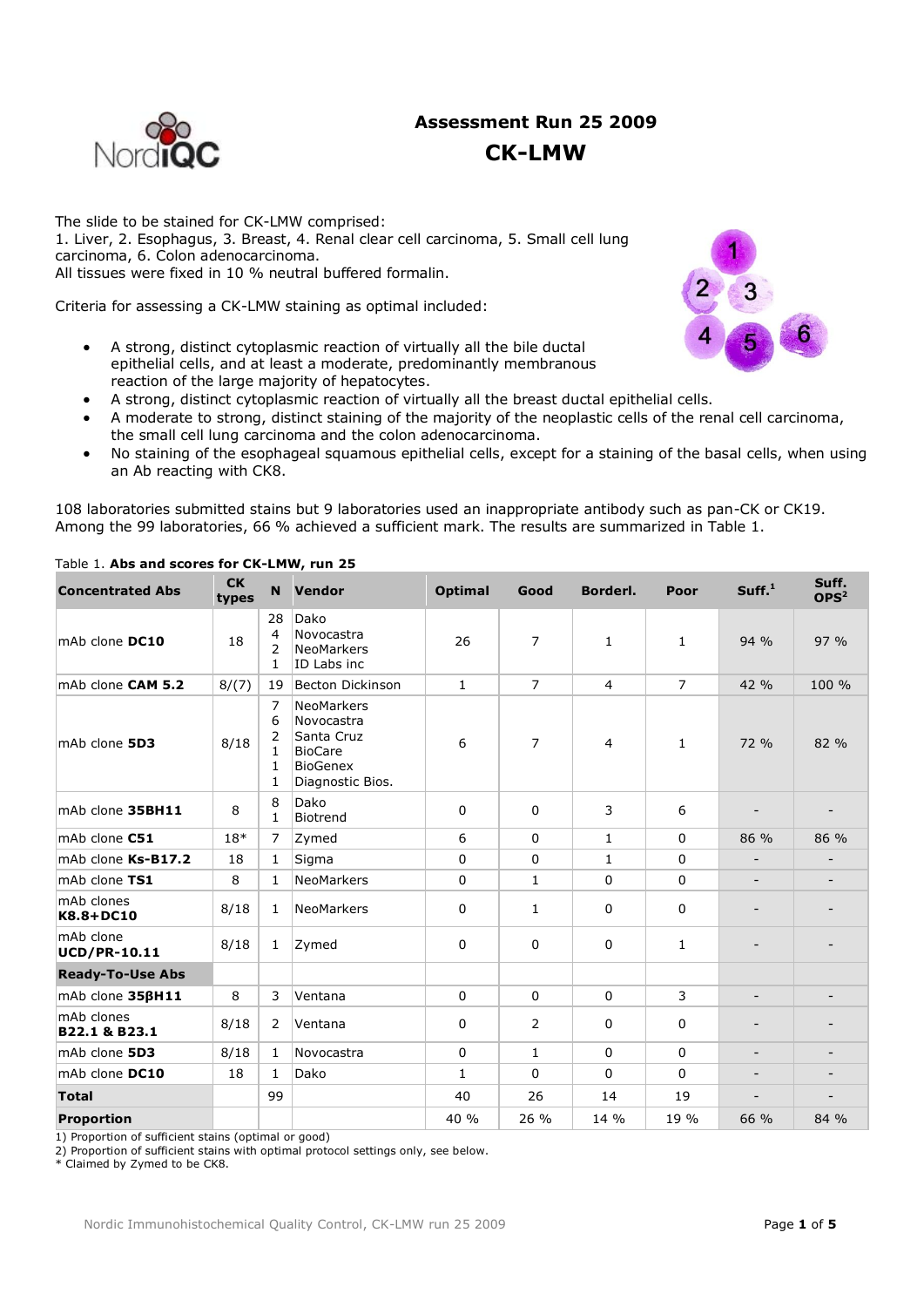Following central protocol parameters were used to obtain an optimal staining:

#### **Concentrated Abs**

mAb clone **DC10**: The protocols giving an optimal result were all based on heat induced epitope retrieval (HIER) using Tris-EDTA/EGTA pH 9 (15/19)\*, Cell Conditioning 1 (BenchMark, Ventana) (5/6), Target Retrieval Solution pH 9 (EnVision FLEX TRS high pH, Dako, (3/6), Bond Epitope Retrieval Solution 2 (Bond, Leica) (2/3) or Citrate pH 6 (1/1) as retrieval buffer. The mAb was typically diluted in the range of  $1:20 - 1:200$  depending on the total sensitivity of the protocol employed. Using these protocol settings 33 out of 34 (97 %) laboratories produced a sufficient staining (optimal or good).

\* (number of optimal results/number of laboratories using this buffer)

mAb clone **C51**: The protocols giving an optimal result were all based on HIER using Tris-EDTA/EGTA pH 9 (4/4) or Target Retrieval Solution pH 9 (EnVision FLEX TRS high pH, Dako (2/3). The mAb was typically diluted in the range of 1:50 – 1:100 depending on the total sensitivity of the protocol employed. Using these protocol settings 6 out of 7 (86%) laboratories produced a sufficient staining (optimal or good).

mAb clone **5D3**: The protocols giving an optimal result were all based on HIER using Tris-EDTA/EGTA pH 9 (3/7), Bond Epitope Retrieval Solution 2 (Bond, Leica) (2/2) or Citrate pH 6 (1/3) as retrieval buffer. The mAb was typically diluted in the range of 1:20 – 1:150 depending on the total sensitivity of the protocol employed. Using these protocol settings 9 out of 11 (82%) laboratories produced a sufficient staining.

mAb clone **CAM 5.2**: The protocol giving an optimal result was based on enzyme pre-treatment with Protease 1 (BenchMark, Ventana) (1/5) and the Ab was used undiluted.

#### **Ready-To-Use Abs**

mAb clone **DC10**, IR618, Dako: The protocol giving an optimal result was based on HIER using Target Retrieval Solution pH 9 (EnVision FLEX TRS high pH) and an incubation time in 20 min for the primary Ab and EnVision Flex as the detection system.

The most frequent causes of insufficient staining were:

- Less successful antibodies (e.g., 12/12 protocols based on the mAb clone 35BH11 gave an insufficient result)
- Inappropriate epitope retrieval (e.g. enzymatic pre-treatment for the mAb clone 5D3)
- Too low concentration of the primary Ab.

In this assessment and in concordance with the previous CK-LMW assessments (run 16 and 20) the prevalent feature of an insufficient staining was a too weak or negative reaction of cells expected to stain. The majority of the laboratories were able to demonstrate CK-LMW in the bile duct epithelium and the colon adenocarcinoma. However, the demonstration of CK-LMW in the small cell lung carcinoma and especially the renal cell carcinoma was more difficult and only seen with appropriate protocol settings, e.g., a correct titre of the mAb clones DC10 and 5D3 combined with efficient HIER.

As observed in the previous assessments of CK-LMW, liver was a reliable positive control, as all laboratories that could demonstrate the membranous reaction in the hepatocytes also could demonstrate CK-LMW in the renal cell carcinoma, which in this run was the most challenging tumour.

The choice of Ab has a high impact on the pass rate, as e.g. the proportion of sufficient stains based on the mAb clone 5D3 was 72 % compared to 0 % ,when the mAb clone 35BH11 was used, despite the number of participants and otherwise applied protocol settings were similar for the two clones. In Table 2, the overall pass rates are summarized for the most widely used clones in the last three CK-LMW assessments.

|                   | <b>Run 16 2006</b> |         | <b>Run 20 2007</b> |         | Run 25 2009 |         | <b>Total</b> |           |
|-------------------|--------------------|---------|--------------------|---------|-------------|---------|--------------|-----------|
|                   | N                  | Suffic. | N                  | Suffic. | N           | Suffic. | N            | Suff. (%) |
| mAb clone DC10    | 16                 | 14      | 21                 | 19      | 36          | 33      | 73           | 66 (90 %) |
| mAb clone CAM5.2  | 27                 | 10      | 20                 | 11      | 19          | 8       | 66           | 29 (44 %) |
| mAb clone 35βH11  | 12                 | 2       | 14                 | 4       | 12          | 0       | 38           | 6(16%)    |
| $mAb$ 5D3         | 6                  | 4       | 9                  |         | 18          | 14      | 33           | 23 (70 %) |
| mAb <sub>CI</sub> | 6                  |         | 8                  | 8       |             | 6       | 21           | 19 (91 %) |

Table 2. **Performance of five commonly used clones in three runs**

These data clearly indicates that the mAb clones CAM5.2 and 34BH11 have been less successful in three successive assessments for CK-LMW. The most robust markers for CK-LMW are the clones C51 and DC10, followed by the clone 5D3. The literature and vendors' information on clone C51 give conflicting information about the reactivity with CK types 8 and CK18. In an analysis in the NordiQC laboratory, the reaction pattern of clone C51 is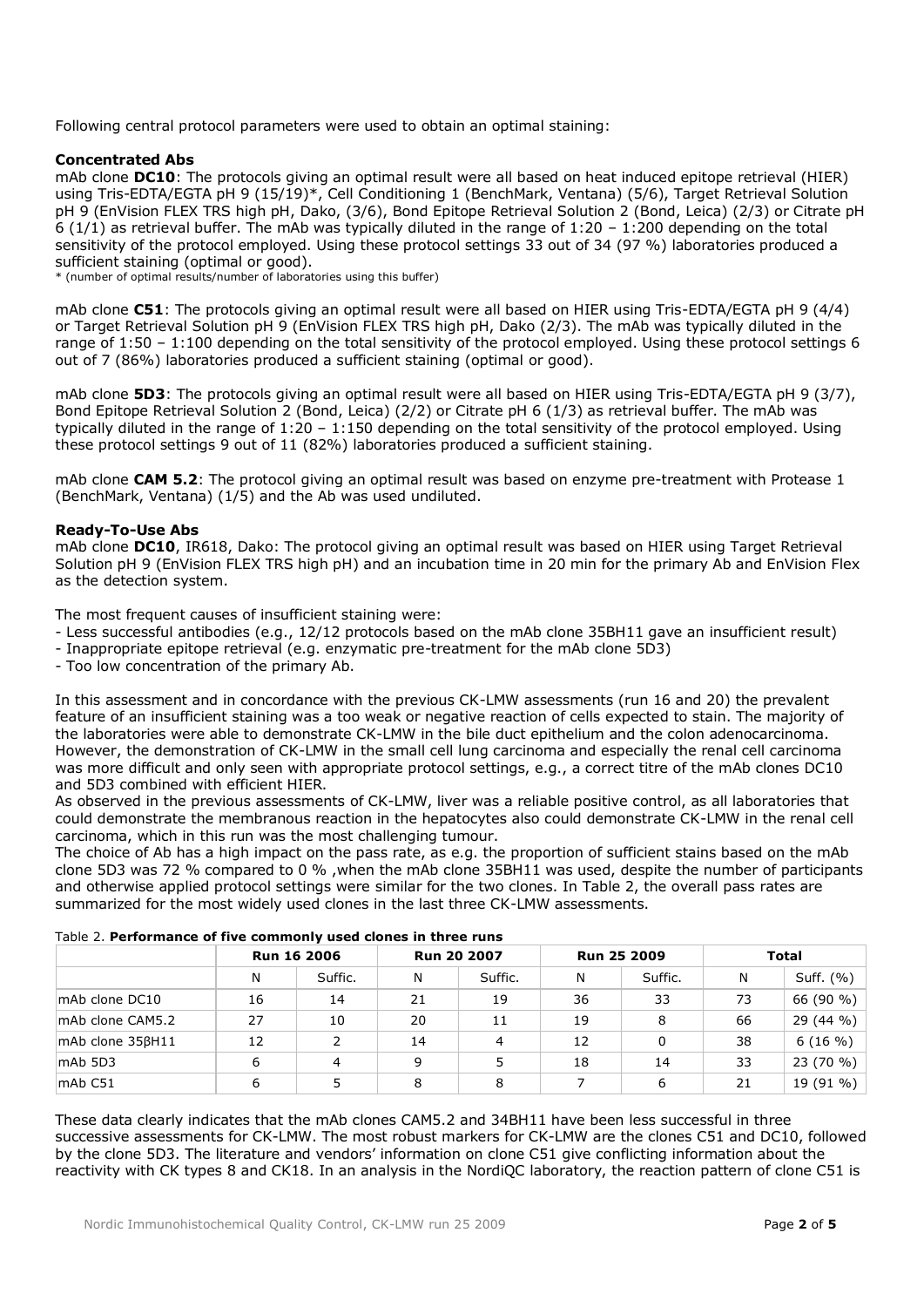identical with CK18 antibodies like clone DC10 and different from Abs reacting with CK8. This was the fifth assessment of CK-LMW in NordiQC. Identical pass rates has been achieved in the last two runs as shown in table 3.

|  |  |  |  | Table 3. Pass rates in five NordiQC tests for CK-LMW |
|--|--|--|--|------------------------------------------------------|
|  |  |  |  |                                                      |

|                    | Run 2 2000 | Run 9 2003 | Run 16 2006 | Run 20 2007 | Run 25 2009 |
|--------------------|------------|------------|-------------|-------------|-------------|
| Participants       |            | 54         | 66          | 74          | 99          |
| Sufficient results | 44 %       | 57 %       | 45 %        | 67%         | 66 %        |

In the previous assessments of CK-LMW (run 16 and 20), a total of 61 laboratories obtaining an insufficient result have been given specific recommendations how to improve their protocol. 47 laboratories submitted a new stain in the subsequent run. 26 followed the recommendation, of which 20 improved to good or optimal (77 %). 19 laboratories did not follow the recommendation, and only 3 of these (16 %) obtained a sufficient staining in the subsequent run.

#### **Conclusion**

The mAb clones DC10, 5D3 and C51 seem to be robust and sensitive Abs for CK-LMW and should replace the old Abs clones CAM 5.2 and 35βH11. HIER, preferably in an alkaline buffer, seems mandatory for optimal performance for all three recommended clones.

Liver is an appropriate control for CK-LMW: The majority of hepatocytes shall show an at least moderate staining with an enhancement along the cell membranes.



Fig. 1a

Optimal staining for CK-LMW of the liver using the mAb clone DC10 with HIER. The majority of the hepatocytes show a distinct, moderate to strong, predominantly membranous reaction, while the bile duct epithelial cells show an intense cytoplasmic reaction (same protocol used in Fig. 1a – 4a).



Fig. 1b

Insufficient staining for CK-LMW of the liver (same field as in Fig 2a) using the mAb clone 35BH11 with HIER. Only the bile duct epithelial cells are demonstrated, while the hepatocytes are almost negative and only show a diffuse reaction (same protocol used in Fig. 2b & 3b).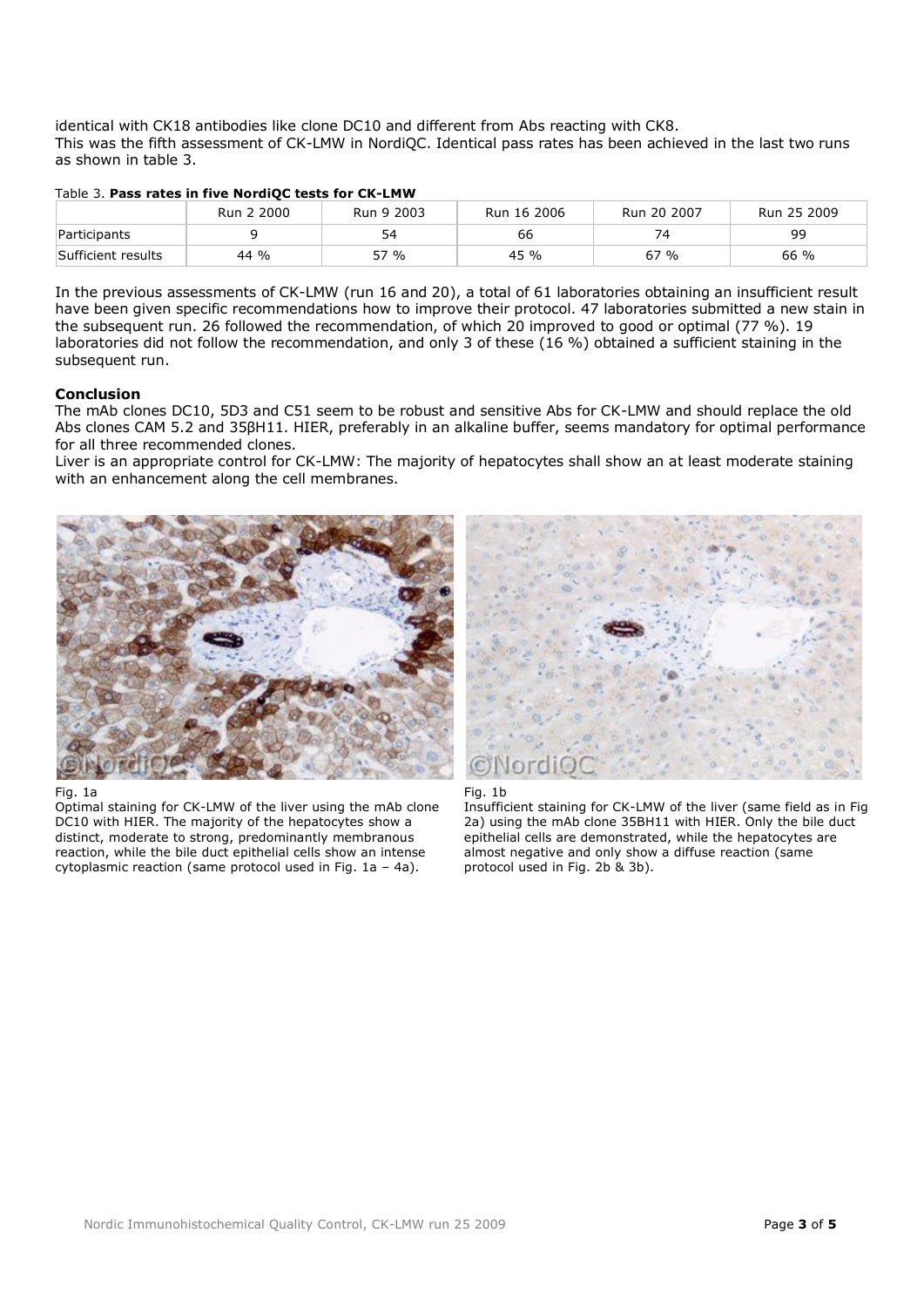

## Fig. 2a

Optimal staining for CK-LMW of the renal clear cell carcinoma. The majority of the neoplastic cells show a moderate to strong and distinct reaction (same protocol used in Fig. 1a - 4a).



#### Fig. 2b

Insufficient staining for CK-LMW of the renal cell carcinoma same field as in Fig. 2a. The proportion and intensity of the positive cells is highly reduced compared to the result in Fig. 2a (same protocol used in Fig. 1b & 3b).



# Fig. 3a

Optimal staining for CK-LMW of the small cell lung carcinoma. The majority of the neoplastic cells show a moderate cytoplasmic reaction, while the remnants of the normal lung epithelial cells (at the periphery of the tumor nests) show a strong cytoplasmic reaction (same protocol used in Fig. 1a - 4a).





Insufficient staining for CK-LMW of the small cell lung carcinoma same - field as in Fig 3a. Only the remnants of the normal lung epithelial cells are demonstrated, while the neoplastic cells are almost negative and only show a diffuse reaction (same protocol used in Fig. 1b & 2b)